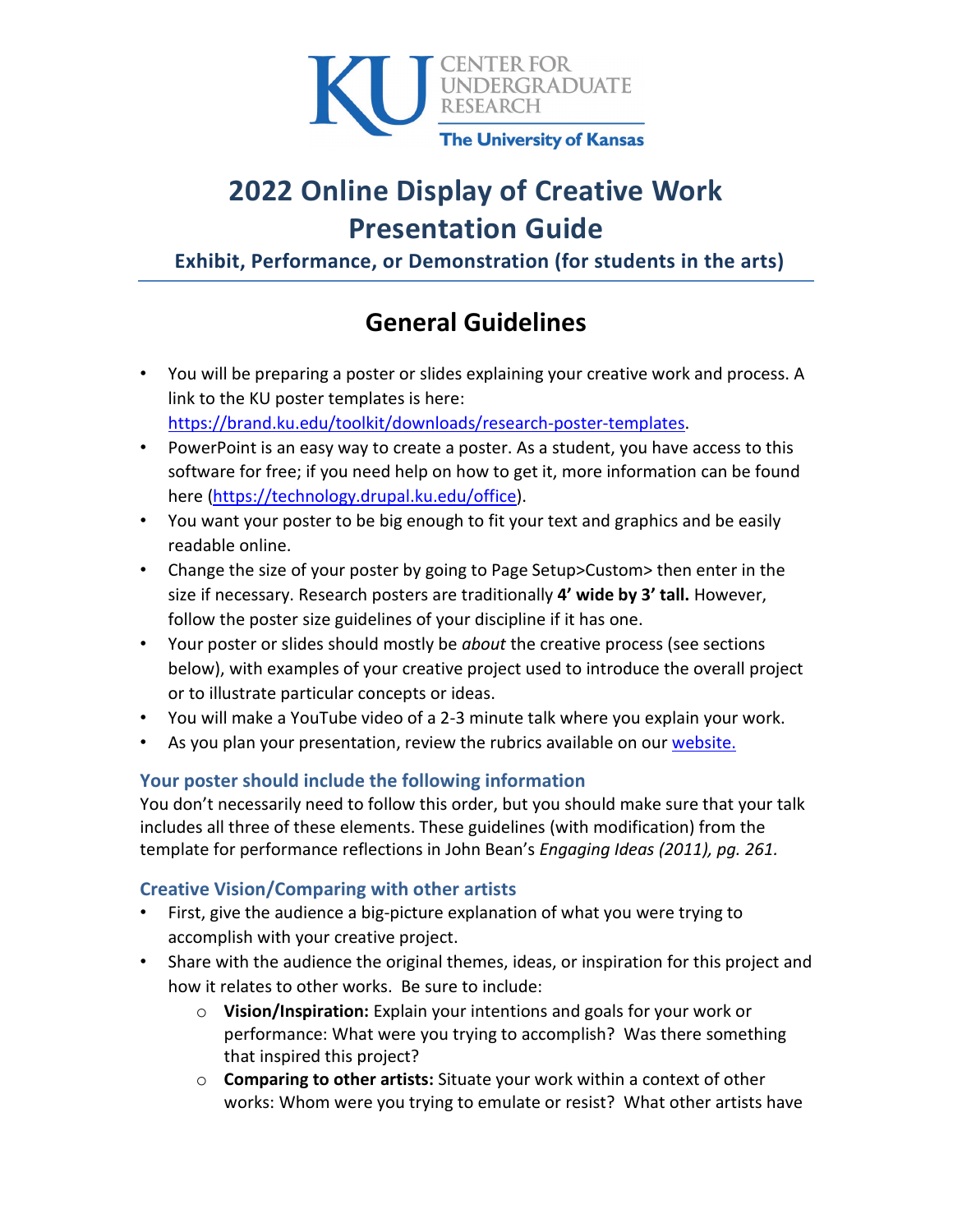

done work with a similar medium, in a particular tradition, or explored similar themes? What influences were you trying to follow or shake off?

#### **Process**

- Next, show the audience your creative process and the decisions you made along the way.
	- $\circ$  Help your audience understand your creative process and behind-the-scenes decision making. Show them the work that goes into creating a poem [painting, dance, etc.].
	- $\circ$  Explain some of the decisions you made during the project: why did you take one path rather than another?
	- o Share details about the final product or performance. Some short excerpts or examples may help illustrate your work. Make it easy for the audience to understand what your creative project looked like, and what principles or ideas guided your work.

#### **Reflection**

- Finally, reflect on what you learned about yourself, your discipline, and/or your original inspiration for the project through working on this project.
	- o Evaluate your own work: what are the criteria you use to judge a performance/ work of art in your medium or craft? How well does your work stand up to these criteria?
	- o How did your vision for the project change over time? Did you stick to your original plans, or did the project evolve to explore different themes?
	- o Explain what you have learned about the demands of this craft and about the nature of the creative process through working on this project.

#### **Creating Your Poster Talk**

Keep in mind that posters or slides alone often do not contain enough information for an audience, and so part of your poster presentation should involve explaining your work to others.

When you have created your poster and practiced explaining it a few times, think does the poster make sense? Did you forget any information? Next, it might be a good idea to

send your poster to a friend to see if they can understand it. Finally, if you have been working with a research mentor, you should send it to them for their feedback.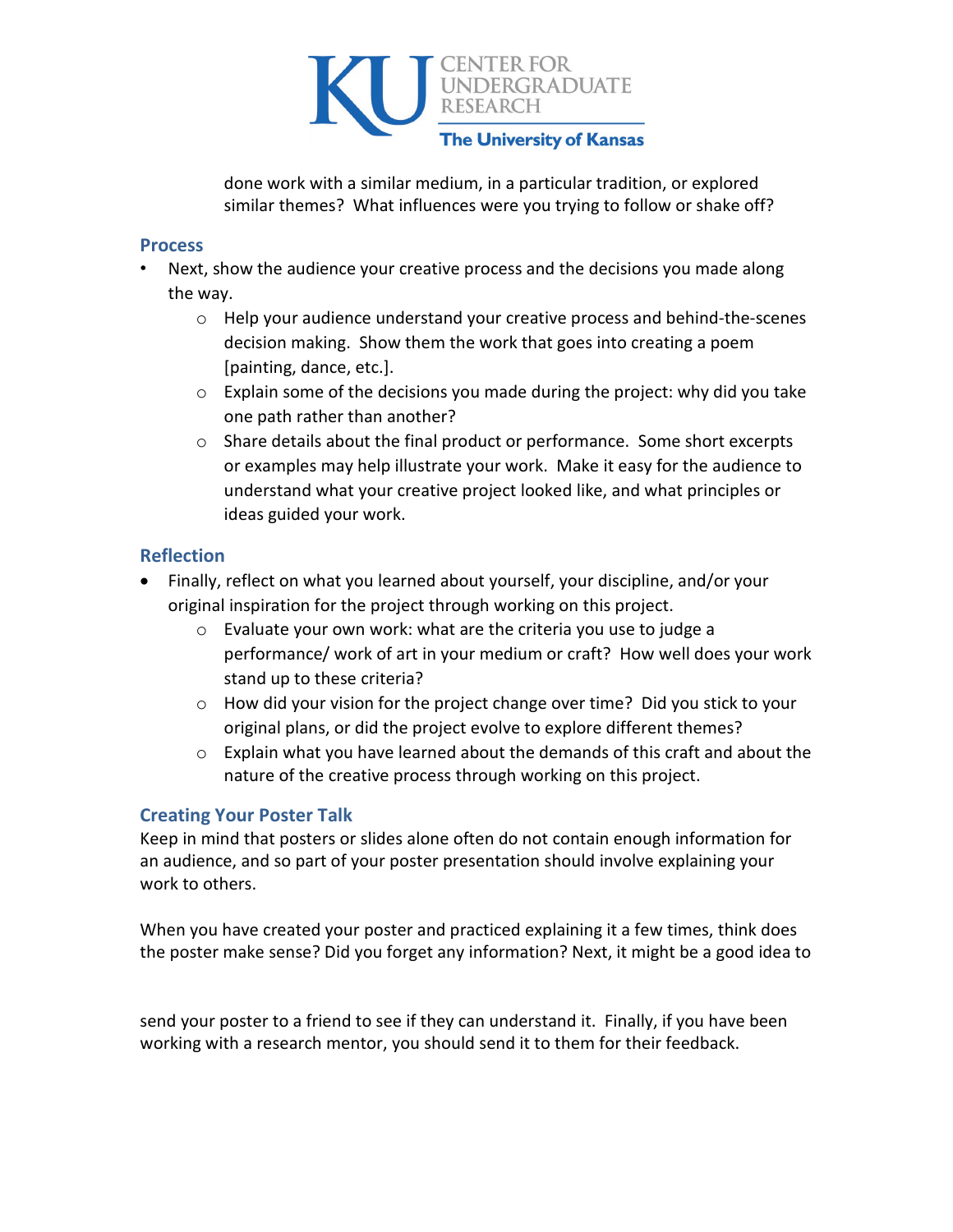

#### **Save Your Poster or Slide Presentation as a PDF before adding narration**

Once you are satisfied with your final PowerPoint slide presentation, **save a copy of it as a PDF before you add narration**. You'll need to upload a PDF of your slides in addition to the version you create with narration that will be uploaded to make a YouTube video.

#### **Naming your file**

When you save your PDF, use LastName FirstName; for example: Smith Jane. **NOTE:** If you are presenting as part of a group, use one person's name in the filename, preferably the name of the person who registered the presentation for the group.

#### **Record the narration of your presentation – YouTube link is required:**

You will need to record your presentation narration. You can use the record feature in PowerPoint. Here are some instructional videos:

Kevin Stratvert, an ex-Microsoft Program Manager has a YouTube channel with a lot of instructional videos: [https://www.youtube.com/channel/UCfJT\\_eYDTmDE](https://www.youtube.com/channel/UCfJT_eYDTmDE-ovKaxVE1ig/videos)[ovKaxVE1ig/videos\)](https://www.youtube.com/channel/UCfJT_eYDTmDE-ovKaxVE1ig/videos). Here's one:

 *How to Add Voice Over on PowerPoint Slides*: <https://www.youtube.com/watch?v=tzJ1dZBGpUg>

Other instructional videos on other YouTube channels:

- $\triangleright$  Here is a video providing Top 5 Best Free Screen Recorders: <https://www.youtube.com/watch?v=nCNri04lHaI>
- *Upload PowerPoint to YouTube:* <https://www.youtube.com/watch?v=-BPrsu7hY0E>
- *A Simple Way to Automatically Transcribe Video/Audio to Text:* <https://www.youtube.com/watch?v=erx9czQsY2Q>
- *How to Automatically Create Subtitles and Captions for YouTube Videos*: <https://www.youtube.com/watch?v=LcHIZ9aI9TA>
- *KU Technology - How To KU: PowerPoint (See Accessibility Section)* <https://howto.ku.edu/powerpoint#chapter-2963>

### **How to Upload a PowerPoint Presentation to YouTube**

- In PowerPoint, go to File.
- Click Export.
	- Click Create a Video.
- Go to Create Video on your YouTube account (upper right corner of screen) to upload your PowerPoint presentation.
- **NOTE:** Please be sure to save your video as **UNLISTED**.
- Once you've converted your YouTube presentation into a video, use the YouTube link to your video to paste it on the ForagerOne submission form.